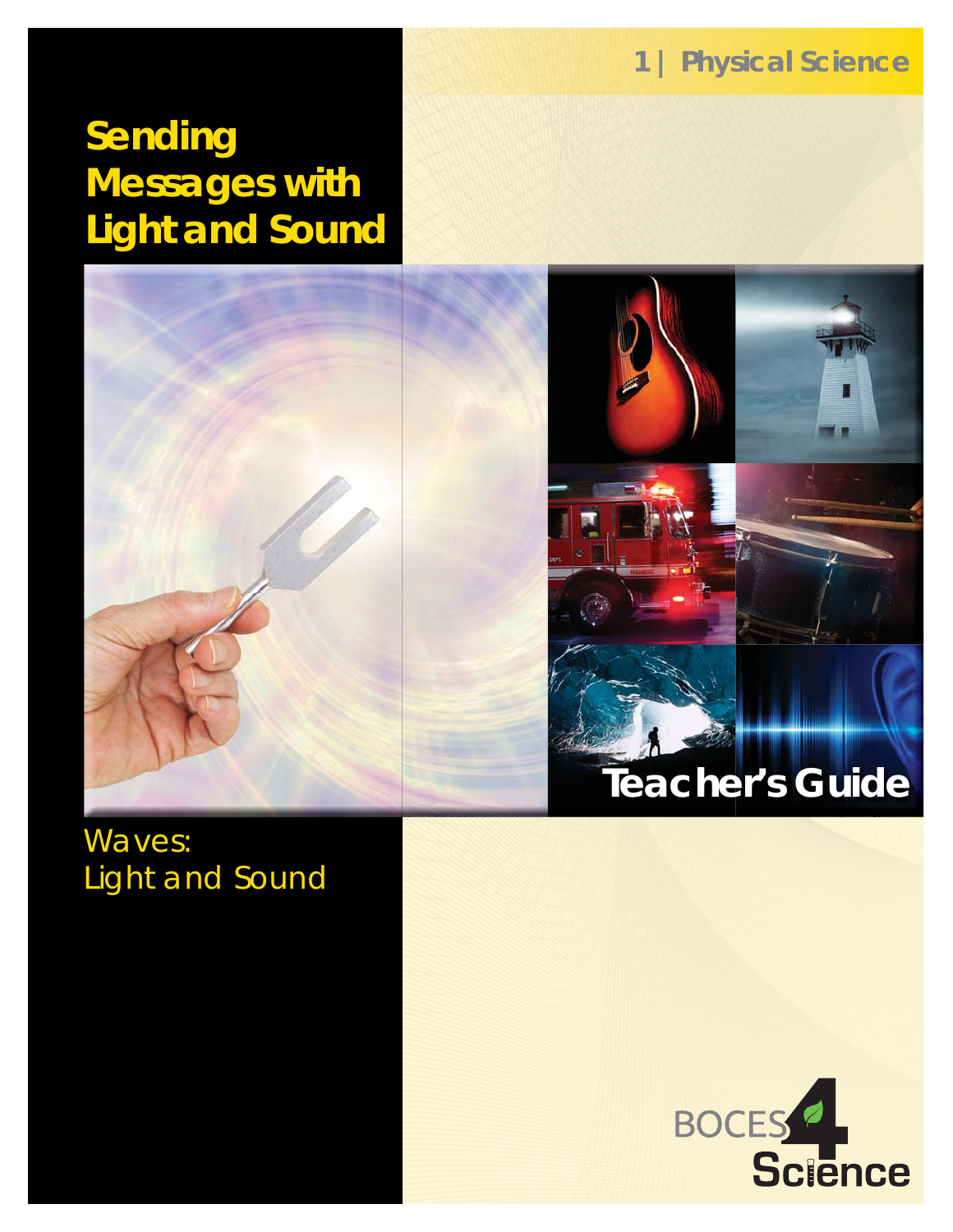# **Teacher's Guide**

#### **Published by BOCES 4 Science**

Genesee Valley Educational Partnership Monroe 1 BOCES Monroe 2–Orleans BOCES Wayne Finger Lakes BOCES



Written by teachers and administrators from public school districts within the borders of the NYS Midwest Joint Management Team in conjunction with the BOCES 4 Science Educators

**Principal Writer 2016-17:** Nancy Shellenberger

*© 2017, BOCES 4 Science, All Rights Reserved*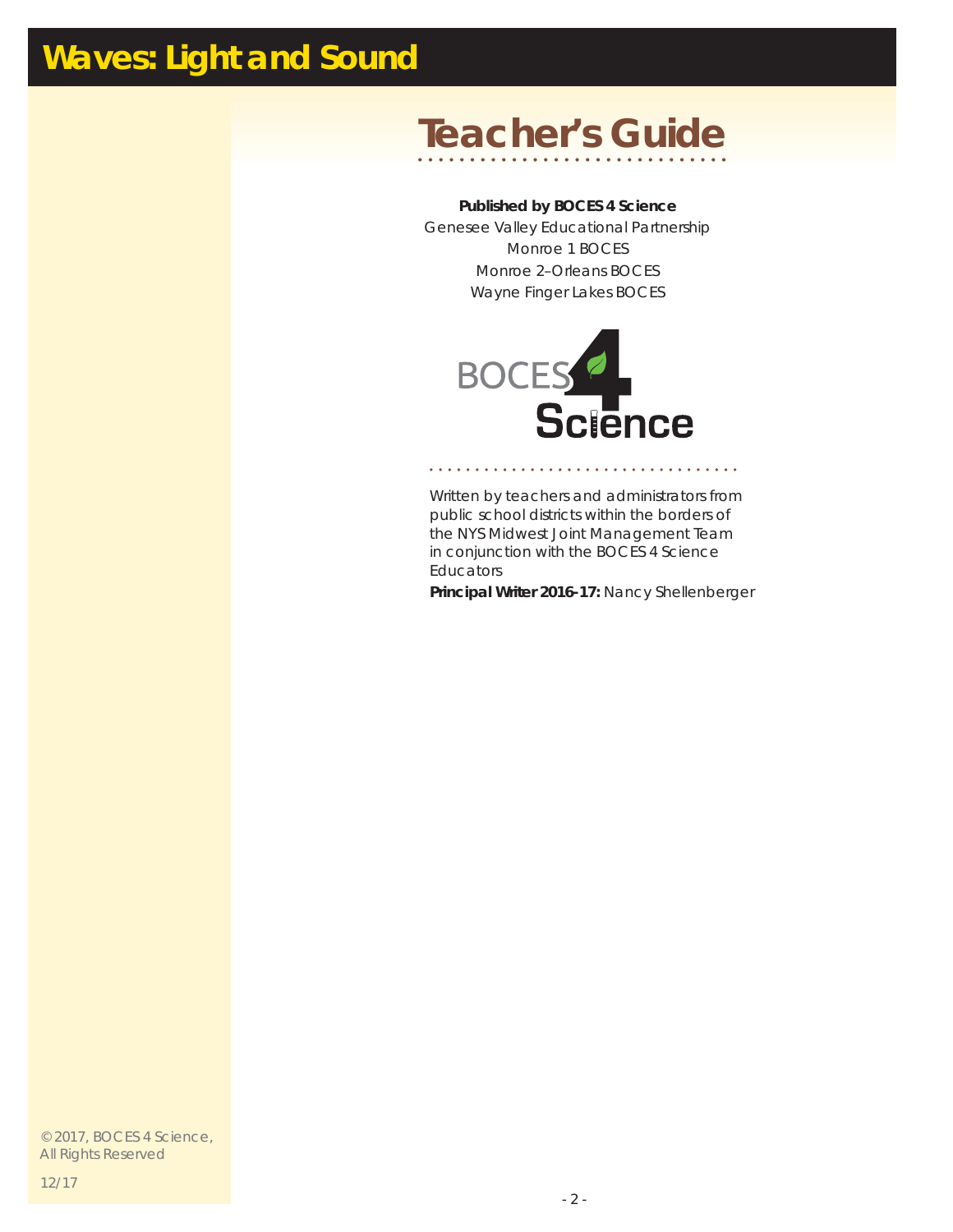# **Foreword**

**BOCES 4 Science** is a collaboration between four New York State BOCES (Board of Cooperative Educational Services). This collaborative of science educators came together to respond to the need for instructional resources based on the New York State pK-12 Science Learning Standards (NYSSLS). The research behind the Next Generation Science Standards (NGSS) and the NRC publication, A Framework for K-12 Science Education is the basis for the NYSSLS.

We believe that the future health and well-being of our world depends on scientifically literate people making informed decisions. The development of literacy in science begins at the earliest grades. Elementary children must have concrete experiences upon which to hook their understanding and new vocabulary – this is especially true in the discipline of science. We embrace the notion that students should experience phenomena and solve real problems to learn about the world. We strive to present lessons and materials that will make high quality science instruction available for all students through cost-effective resources for teachers.

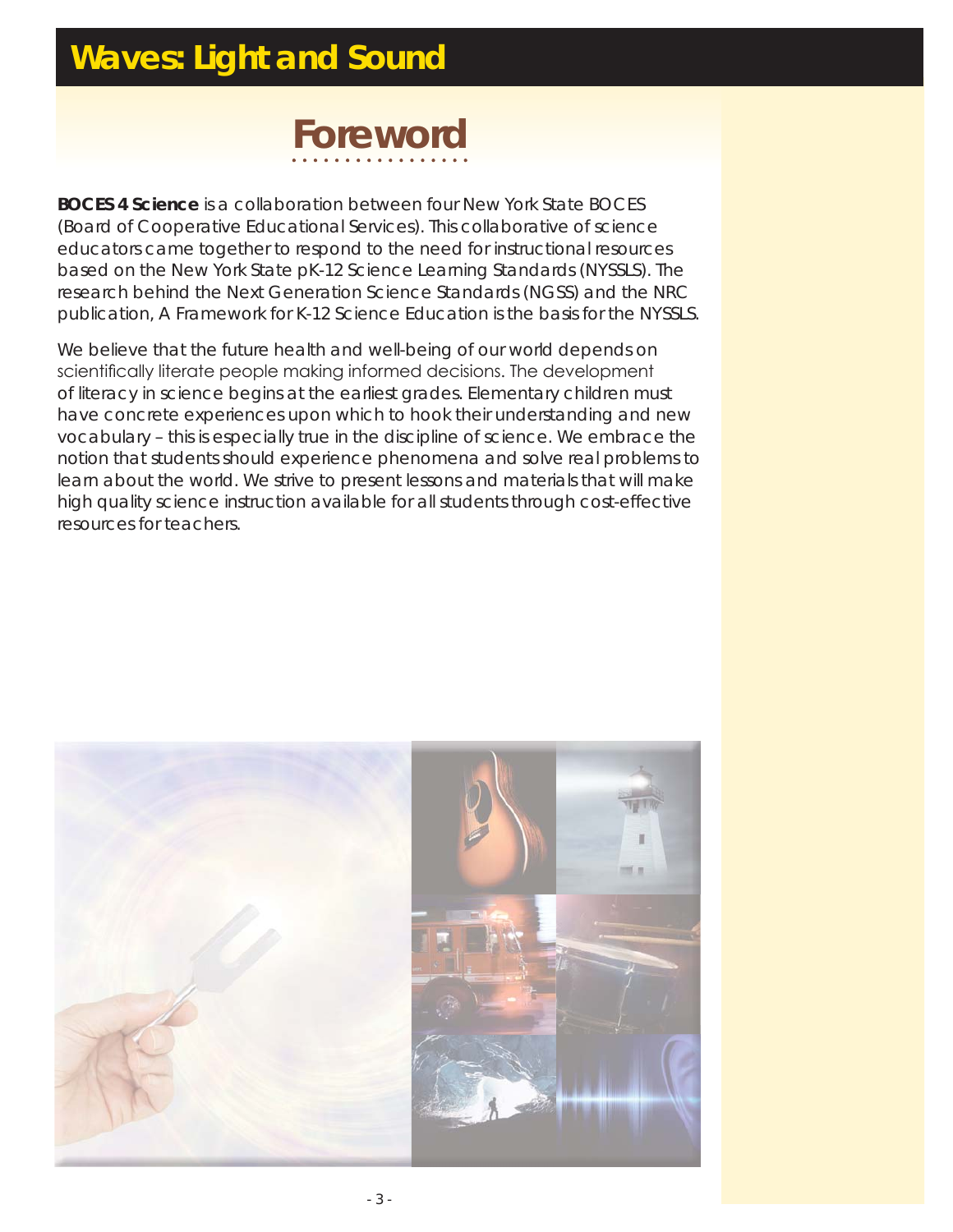# **Table of Contents**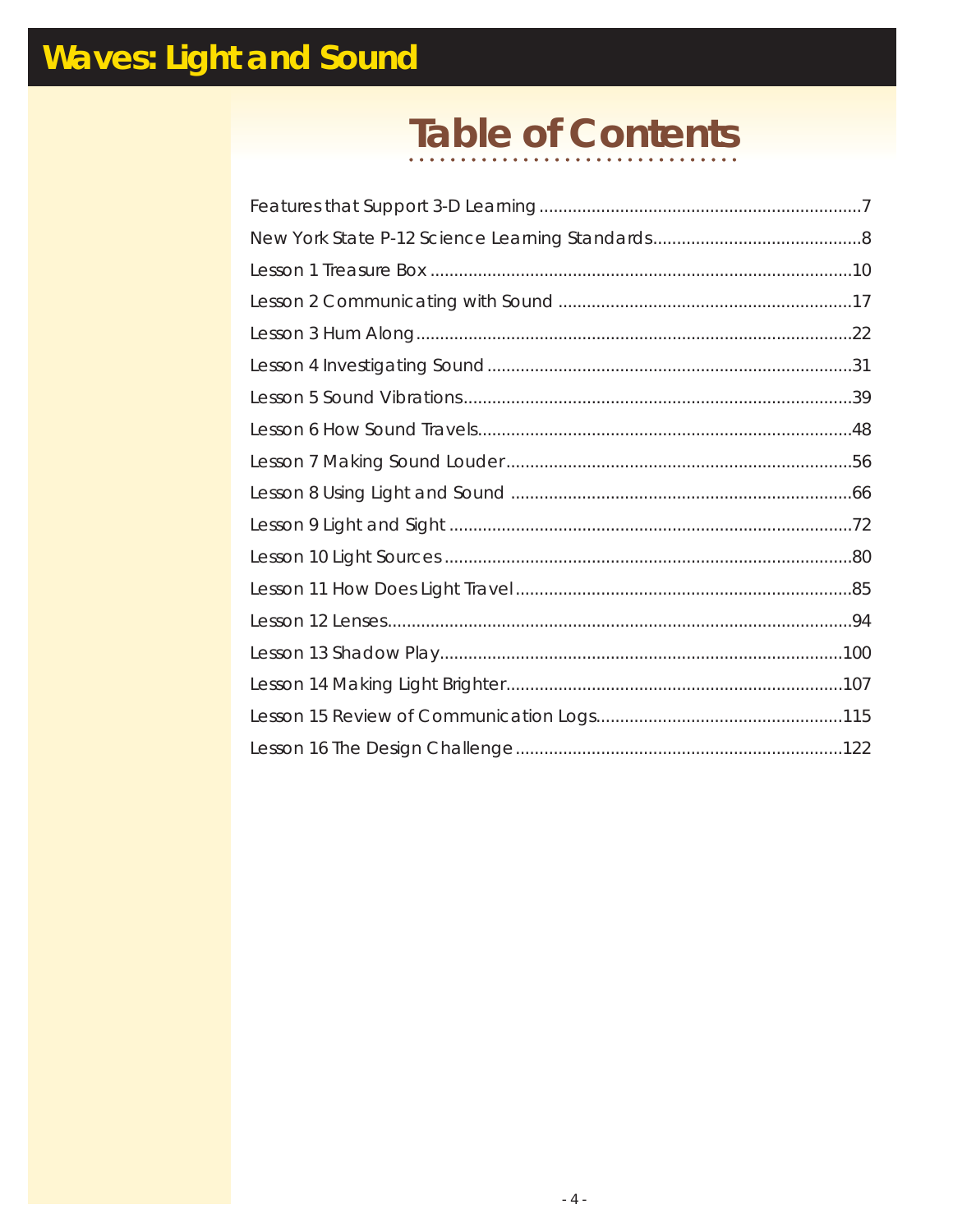# **About this Unit**

#### **Overview**

The unit Waves: Light and Sound is designed for *first* grade. The main topics covered in this unit include the relationship between vibration and sound, the relationship between light and seeing, how light interacts with different materials, and how light and sound are used to communicate over distances. Learning in this unit builds towards an engineering design project. In this project students apply what they have studied to design and build a device that uses light and/or sound to communicate. This challenge speaks to a theme that runs throughout the New York Science Learning Standards. This is the theme of how people depend on technology and how scientists and engineers work together to improve technology.

#### **Scheduling**

This unit is scheduled to be in the classroom for twelve to sixteen weeks. There are approximately 32 science instructional sessions in this unit, based on 30-40 minutes each. Adjust your schedule accordingly. Please return the unit promptly or to request an extension, call your contact person at BOCES 4 Science. \*Guidance on scheduling is provided on the BOCES 4 Science website under Grade 1 Waves. Included is guidance on teaching the unit in fewer weeks.

#### **Materials to Obtain Locally**

Some lessons require materials that are NOT supplied in the kit. These materials can be easily obtained by the teacher or the students. Materials that will need to be provided are indicated with an asterisk in the lesson materials list and are also listed below:

| Chart paper                 | Musical Instruments (guitar, | Regular flashlight (non-LED) |
|-----------------------------|------------------------------|------------------------------|
| CD player and a CD of heavy | violin, drum - optional)     | <b>Scissors</b>              |
| percussion music or Ipad    | Paper ream boxes             | Shoe and cereal boxes        |
| <b>Clear Tape</b>           | Paper towel rolls            | Tape measures and/or rulers  |
| <b>Crayons or markers</b>   | Projector or an Interactive  | Toilet paper rolls           |
| Hole puncher                | Whiteboard                   | Two books of identical size  |
|                             | Red food coloring            |                              |

#### **Three Dimensions**

Each of the BOCES 4 Science lessons includes at least one element from each of the three dimensions identified in the NYSSLS. The lesson page identifies the specific elements targeted; the NYSSLS topic page is included on page 8 of the Teacher's Guide.

#### **Science and Engineering**

**Practices (SEP)** – These are the major practices that scientists employ as they investigate and build models of their understanding of the world. They also include key practices used by engineers as they design and build systems.

#### **Disciplinary Core Ideas (DCI)** –

Selected to represent four major domains: the physical sciences; the life sciences; the earth and space sciences: and engineering technology, and the applications of sciences.

#### **Crosscutting Concepts (CCC)** –

These big ideas have application across all domains of science and provide one way of linking across the domains of the DCI's. In addition, they link to ideas that are parts of other elementary subjects.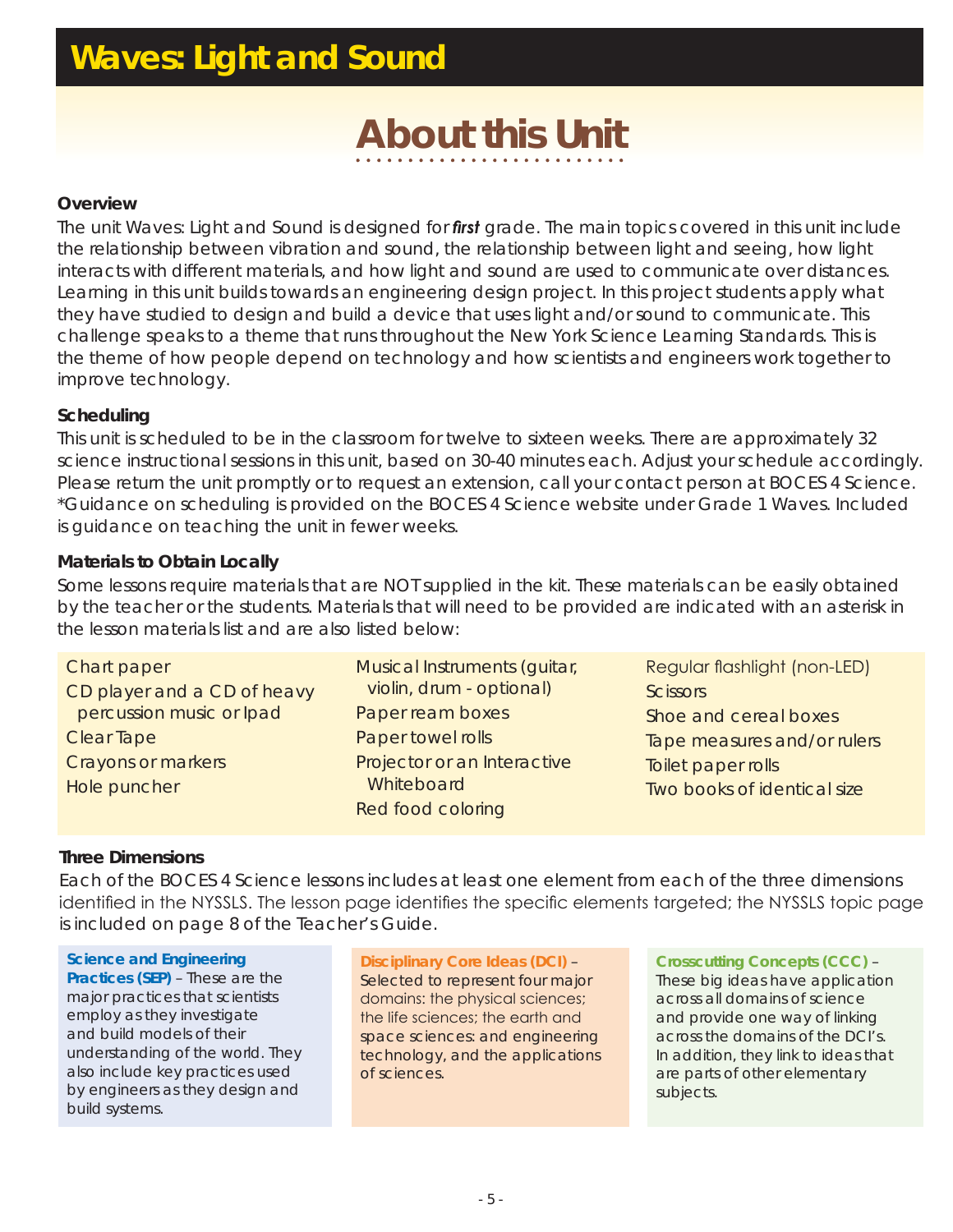### **NYSSLS Shifts in Instruction**

It is the intention of BOCES 4 Science that this unit provides lessons that demonstrate the following shifts in instruction:

- **Explaining Phenomena or Designing Solutions to Problems:** The unit focuses on supporting students to make sense of a phenomenon or design solutions to a problem.
- **Three Dimensions:** The unit helps students develop and use multiple grade-appropriate elements of the SEPs, CCCs, and DCIs which are deliberately selected to make sense of phenomena or design a solution to a problem.
- **Integrating the Three Dimensions for Instruction and Assessment:** The unit will elicit student artifacts that show direct, observable evidence of three dimensional learning.
- **Relevance and Authenticity:** By taking advantage of student questions and experiences in the context of their homes, neighborhood and community, the lessons in this unit will motivate student sense-making or problem-solving.
- **Student Ideas:** This unit provides opportunities for students to express clarify, justify, interpret or represent their ideas and to respond to peer and teacher feedback.
- **Building on Students' Prior Knowledge:** Since student understanding grows over time, this unit identifies and builds on students' prior learning in three dimensions in such a way as it is explicit to both students and teachers.

#### **Assessment:**

Providing opportunities for assessment of learning and feedback to students is an important step in the educational process. This unit includes embedded formative assessments and a final summative assessment of learning. The teacher is encouraged to use a variety of informal or anecdotal assessment strategies as well.

#### **Additional Features of this Unit**

This Grade 1 Waves: Light and Sound unit also includes a Student Science Journal. A digital version of the Student Science Journal is available online at the BOCES 4 Science website. (A web address and password are located on a colored insert in the Teacher's Guide.)

Additional resources for the teacher, such as the specific assessments, additional resources and activities as well as direct links to videos or websites mentioned in the teacher's guide can also be found on the BOCES 4 Science website.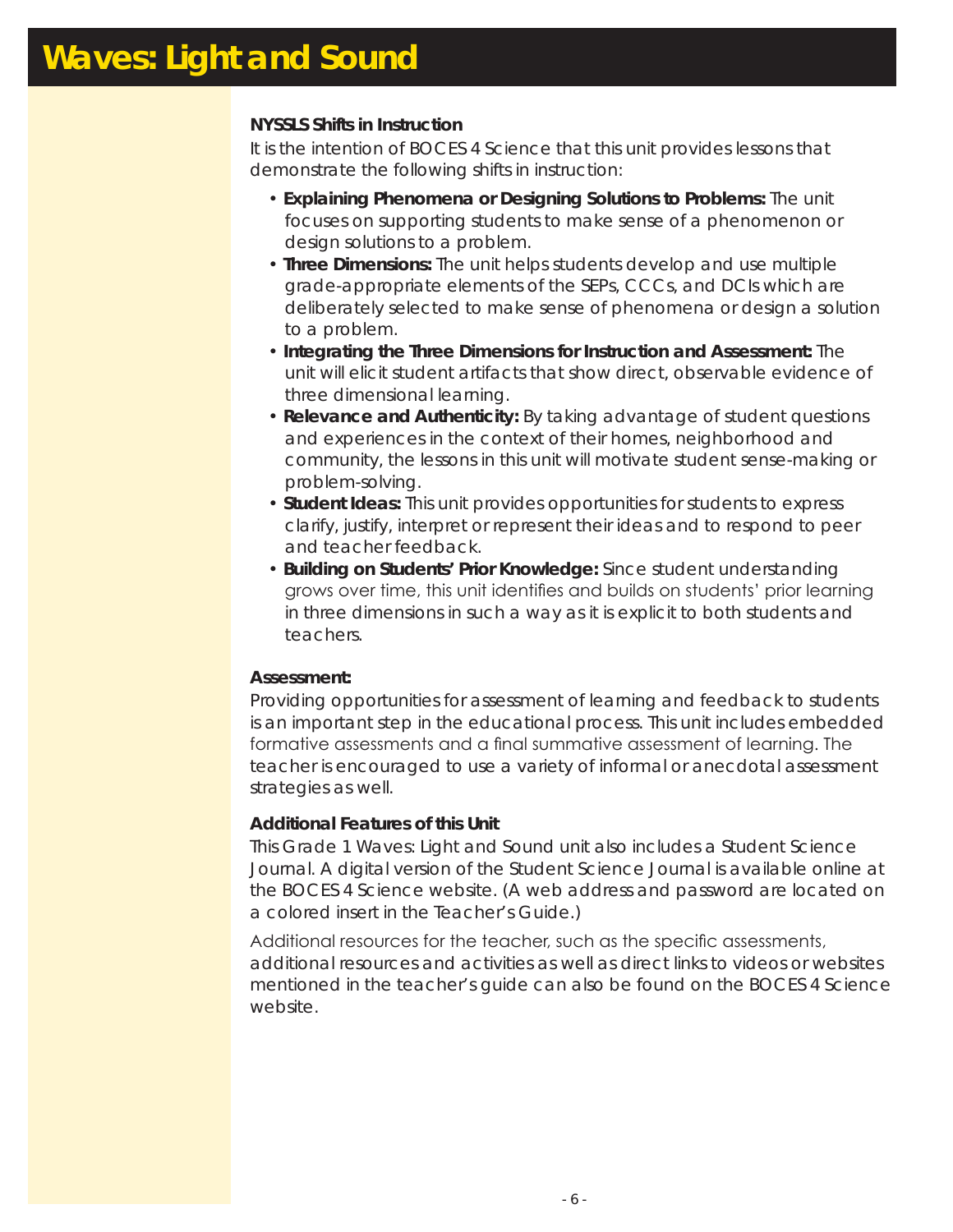# **Features that Support 3-D Learning**

## *Look for these features in the Teacher's Guide:*

**NYS pK – 12 Science Learning Standards within each lesson provide the teacher with**  specific information about the Performance Expectation and the 3-Dimensions that **are targeted by the instruction in this lesson.**

#### **Performance Expectations:**

**K-2-ETS1-2** – Develop a simple sketch, drawing, or physical model to illustrate how the shape of an object helps it function as needed to solve a given problem.

#### **Science and Engineering Practices**

#### **Developing and Using Models**

Modeling in K-2 builds on prior experiences and progresses to include using and developing models (i.e., diagram, drawing, physical replica, diorama, dramatization or storyboard) that represent concrete events or design solutions.

• Develop a simple model based on evidence to represent a proposed object or tool.

#### **ELA/Math/Social Studies Connections: ELA:** 1SL1, 1W2 **Math: Social Studies:**

#### Throughout the Teacher's Guide, the 3-Dimensional Domains are color coded within the text so that teachers know to emphasize or explicitly point out to students this connection to either the **Science and Engineering Practices (SEPs)** and the **Crosscutting Concepts (CCCs)**. In addition, small boxes on the right hand side of the Procedure serve as a visual reminder as well.

In addition, a small picture of the page(s) of the Student Science Journal (with answers) that students are using for each lesson has been included on the appropriate pages in the Teacher's Guide (see box to the right). This keeps the teacher from needing to go back and forth between various documents





#### Constructing  $Explanations:$

 *Make observations (firsthand or from media) to construct an evidence based account for natural phenomena.*

#### **Disciplinary Core Ideas**

#### **ETS1.B Developing Possible Solutions**

• Designs can be conveyed through sketches, drawings, or physical models. These representations are useful in communicating ideas for a problem's solutions to other people.

### **Crosscutting Concepts**

#### **Structure and Function**

• The shape and stability of structures of natural and designed objects are related to their function(s).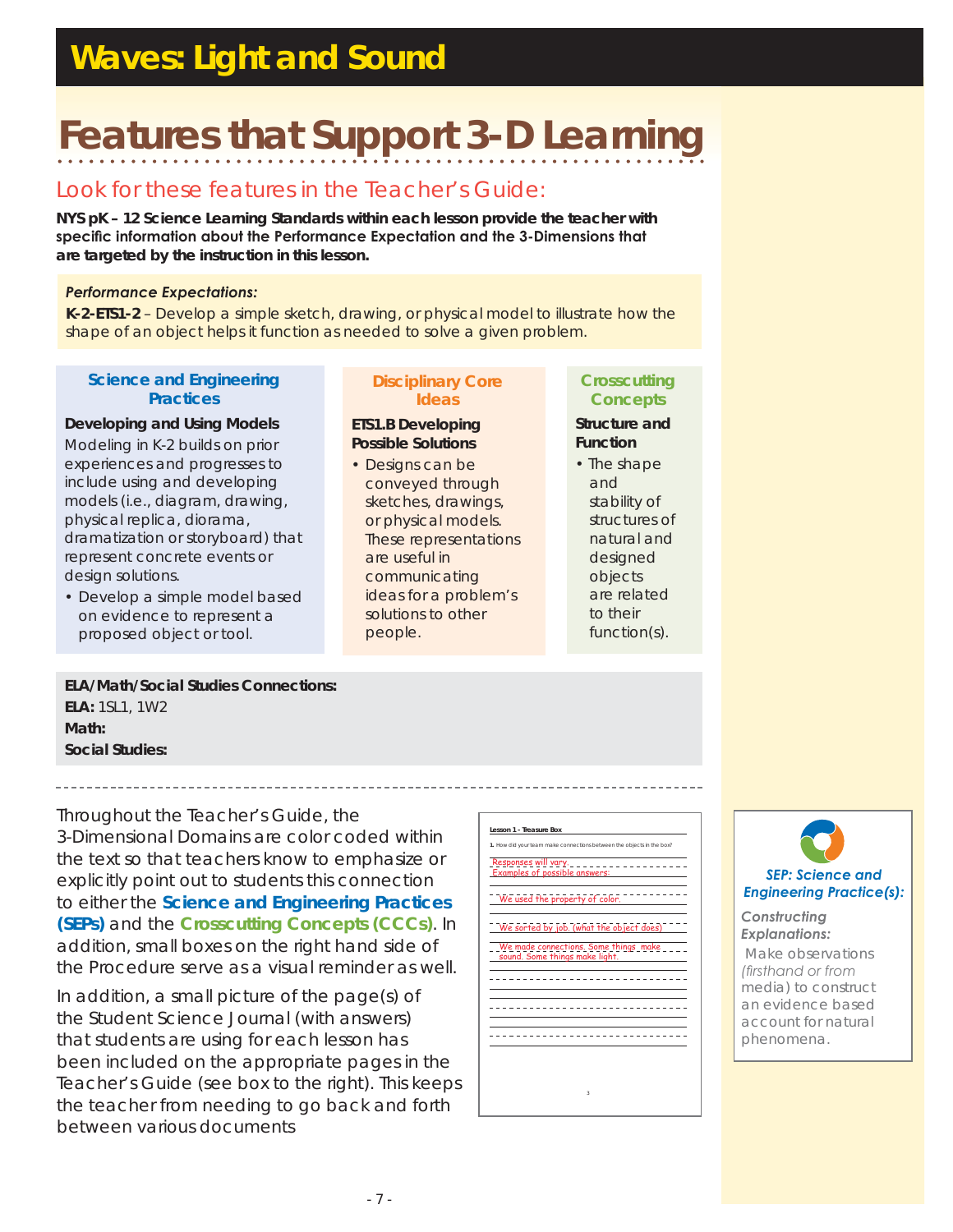# **New York State P-12 Science Learning Standards**

*Waves: Light and Sound*

Students who demonstrate understanding can:

- **1-PS4-1. Plan and conduct investigations to provide evidence that vibrating materials can make sound and that**  sound can make materials vibrate. [Clarification Statement: Examples of vibrating materials that make sound could include tuning forks and plucking a stretched string. Examples of how sound can make matter vibrate could include holding a piece of paper near a speaker making sound and holding an object near a vibrating tuning fork.]
- 1-PS4-2. Make observations (firsthand or from media) to construct an evidence-based account that objects can be **seen only when illuminated.** [Clarification Statement: Examples of observations could include those made in a completely dark room, a pinhole box, and a video of a cave explorer with a flashlight. Illumination could be from an external light source or by an object giving off its own light.]
- 1-PS4-3. Plan and conduct an investigation to determine the effect of placing objects made with different materials **in the path of a beam of light**. [Clarification Statement: Examples of materials could include those that are transparent (such as clear plastic), translucent (such as wax paper), opaque (such as cardboard), and reflective (such as a mirror).] [Assessment Boundary: Assessment does not include the speed of light.]
- **1-PS4-4. Use tools and materials to design and build a device that uses light or sound to solve the problem of communicating over a distance.\*** [Clarification Statement: Examples of devices could include a light source to send signals, paper cup and string "telephones," and a pattern of drum beats.] [Assessment Boundary: Assessment does not include technological details for how communication devices work.]

The performance expectations above were developed using the following elements from the NRC document *A Framework for K-12 Science Education:*

#### **Science and Engineering Practices**

#### **Planning and Carrying Out Investigations**

Planning and carrying out investigations to answer questions or test solutions to problems in K–2 builds on prior experiences and progresses to simple investigations, based on fair tests, which provide data to support explanations or design solutions.

• Plan and conduct investigations collaboratively to produce data to serve as the basis for evidence to answer a question. (1-PS4-1),(1-PS4-3)

Constructing Explanations and Designing Solutions Constructing explanations and designing solutions in K–2 builds on prior experiences and progresses to the use of evidence and ideas in constructing evidencebased accounts of natural phenomena and designing solutions.

• Make observations (firsthand or from media) to construct an evidence-based account for natural phenomena (1-PS42)

#### **Disciplinary Core Ideas**

#### **PS4.A: Wave Properties**

• Sound can make matter vibrate, and vibrating matter can make sound. (1-PS4-1)

#### **PS4.B: Electromagnetic Radiation**

- Objects can be seen if light is available to illuminate them or if they give off their own light. (1-PS4-2)
- Some materials allow light to pass through them, others allow only some light through and others block all the light and create a dark shadow on any surface beyond them, where the light cannot reach. Mirrors can be used to redirect a light beam. (Boundary: The idea that light travels from place to place is developed through experiences with light sources, mirrors, and shadows, but no attempt is made to discuss the speed of light.) (1PS4-3)

#### **Crosscutting Concepts**

#### **Cause and Effect**

• Simple tests can be designed to gather evidence to support or refute student ideas about causes. (1-PS4-1), (1-PS4-2), (1-PS4-3)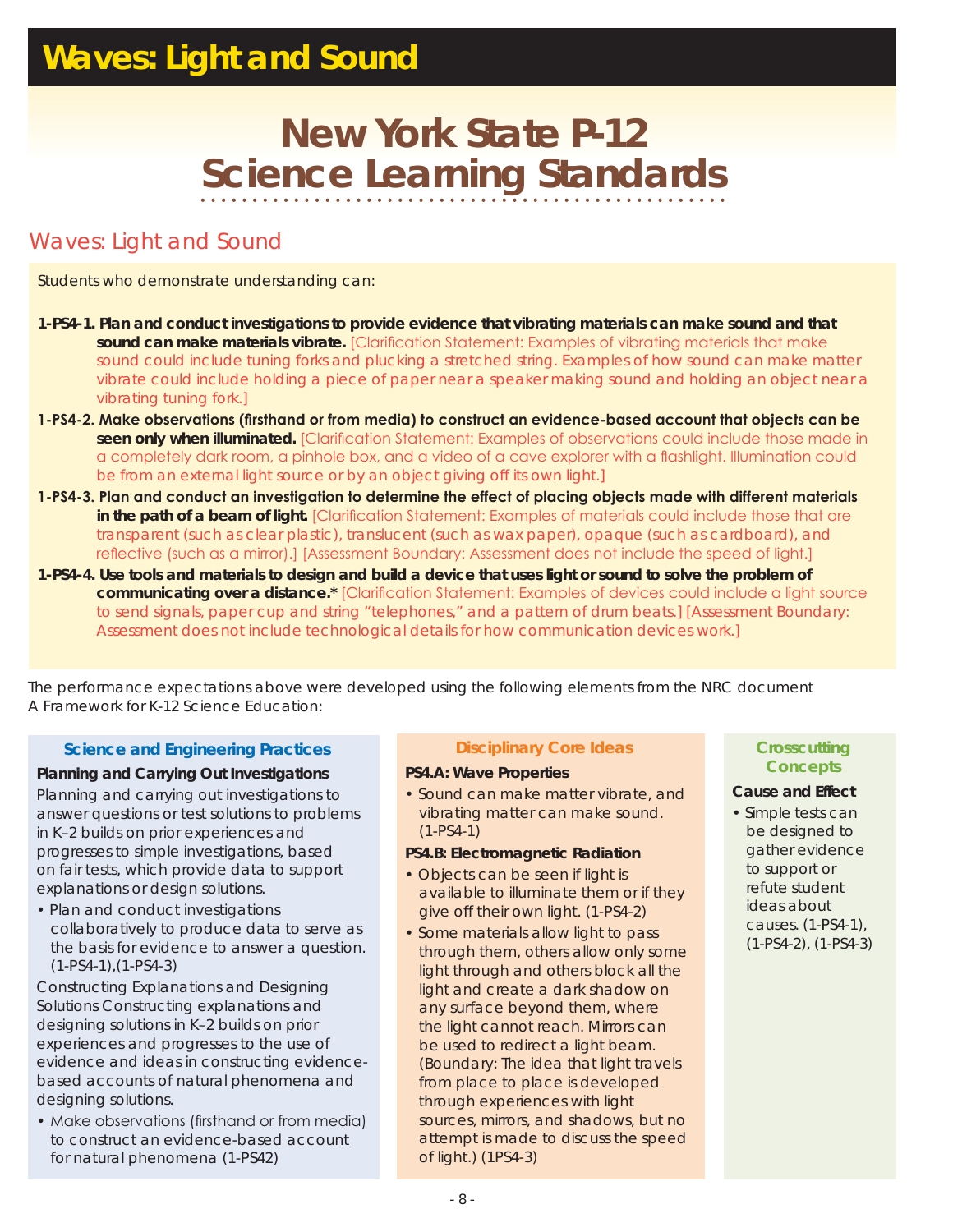# **New York State P-12 Science Learning Standards**

• Use tools and materials provided to design a device that solves a specific problem. (1-PS4-4)

-------------------------------------------- **Connections to Nature of Science Scientific Knowledge is Based on Empirical Evidence**

• Scientists look for patterns and order when making observations about the world. (2-LS4-1)

**PS4.C: Information Technologies and Instrumentation** 

• People also use a variety of devices to communicate (send and receive information) over long distances. (1PS4-4)

**Connections to Nature of Science Influence of Engineering,** Technology, and Science, on **Society and the Natural World**

• People depend on various technologies in their lives; human life would be very different without technology. (1-PS4-4)

#### *Connections to other DCIs in second grade:* N/A

Articulation of DCIs across grade-levels: **K.ETS1.A** (1-PS4-4); 2.PS1.A (1-PS4-3); 2.ETS1.B (1-PS4-4); 4.PS4.C (1-PS4-4); **4.PS4.B** (1-PS4-2); **4.ETS1.A** (1-PS4-4)

*Common Core State Standards Connections:*

*ELA/Literacy –*

- **W.1.2** Write informative/explanatory texts in which they name a topic, supply some facts about the topic, and provide some sense of closure. (1-PS4-2)
- **W.1.7** Participate in shared research and writing projects (e.g., explore a number of "how-to" books on a given topic and use them to write a sequence of instructions). (1-PS41), (1-PS4-2), (1-PS4-3), (1-PS4-4)
- **W.1.8** With guidance and support from adults, recall information from experiences or gather information from provided sources to answer a question. (1-PS4-1), (1-PS4-2), (1PS4-3)
- **SL.1.1** Participate in collaborative conversations with diverse partners about grade 1 topics and texts with peers and adults in small and larger groups. (1-PS4-1), (1-PS4-2), (1PS4-3)

*Mathematics –*

- **MP.5** Use appropriate tools strategically. (1-PS4-4)
- 1.MD.A.1 Order three objects by length; compare the lengths of two objects indirectly by using a third object. (1-PS4-4)
- **1.MD.A.2** Express the length of an object as a whole number of length units, by layering multiple copies of a shorter object (the length unit) end to end; understand that the length measurement of an object is the number of same-size length units that span it with no gaps or overlaps. (1-PS4-4)

\* The performance expectations marked with an asterisk integrate traditional science content with engineering through a Practice or Disciplinary Core Idea. The text in the "Disciplinary Core Ideas" section is reproduced verbatim from A Framework for K-12 Science Education: Practices, Cross-Cutting Concepts, and Core Ideas unless it is preceded by (NYSED).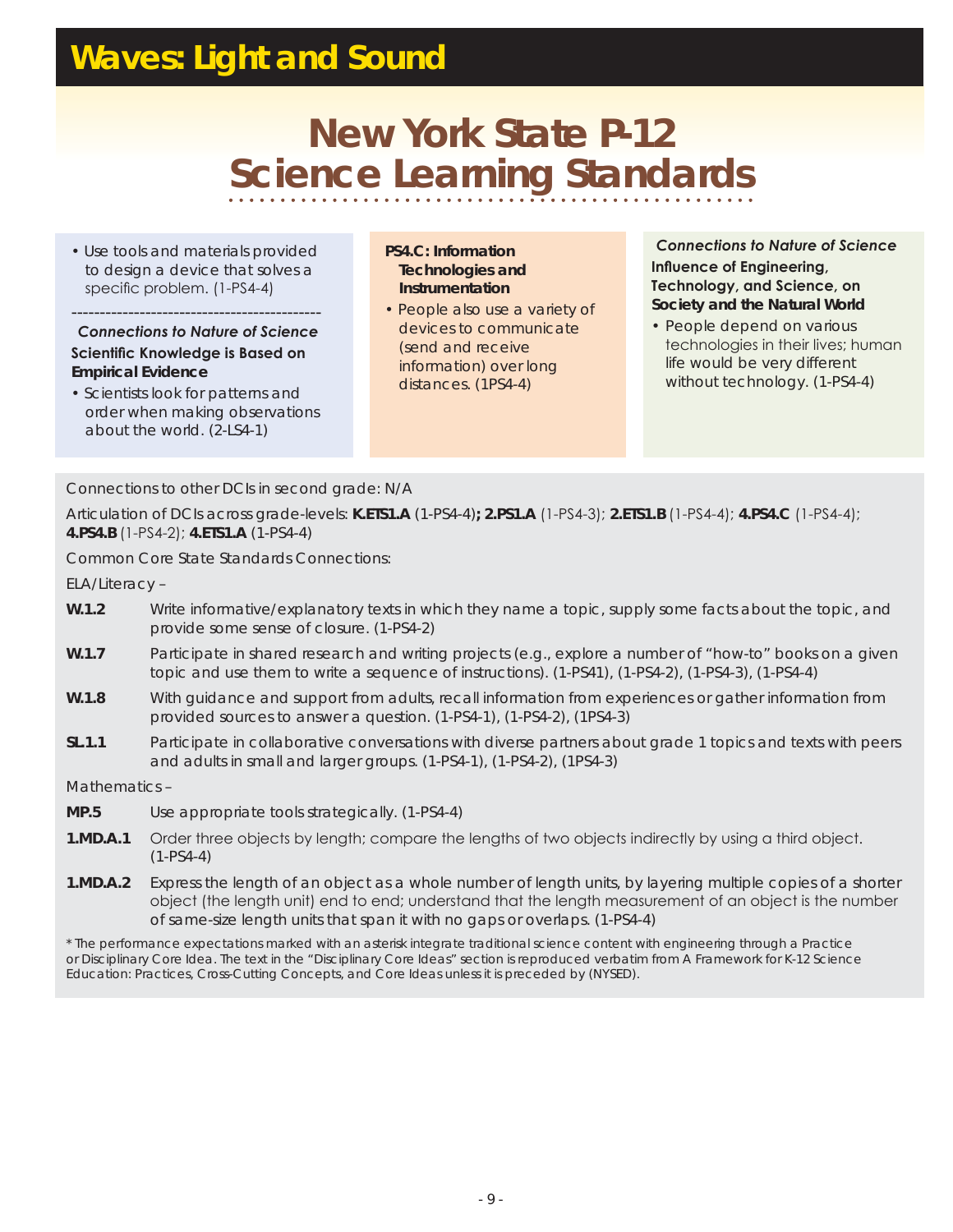## **Lesson 12**

# **Lenses**

#### **Vocabulary:**

*lenses opaque tint translucent transparent*



**Focus Question:** *What is the effect of different lenses on our sight?*

### *Lesson Synopsis*

**Learning Target:** I can observe how different kinds of lenses change how I see.

#### **Lesson Description:**

This lesson is designed to introduce students to the ideas expressed in DCI PS4.B "some materials allow light to pass through them. Other materials allow some light through and others block the light."In this lesson, students will engage in an **investigation** by making observations of a proposed object or tool to see If it solves a problem. Students will do this by testing a variety of different lenses which they will insert a plastic mask. Students will do this to determine the effect of each lens on their ability to see. Through this investigation, students will learn that some materials are transparent and let nearly all light through. Some materials are translucent and let only some light through. And some materials are opaque and do not let any light through.

## *Management*

For the whole class: Red food coloring\* For each student:

Black disks/lenses **Mask** Translucent disks/ lenses

#### **Materials**

Transparent disks/lenses Red, blue and green tinted lenses "Lenses" pages 21-22 in the Student Science Journal \* provided by the teacher or the student

#### **Preparation:**

Get masks and lenses out. Consider putting each type of lenses on a Styrofoam tray (available in the kit). This is especially helpful with the clear lenses since they are hard to see

#### **Teacher Background:**

Light can pass through materials which are clear such as glass, water, clear plastic. These materials all share the property of being transparent. Light can also partially pass through such materials as wax paper, vellum, and tissue paper. These materials all share the property of being translucent. Light cannot pass through materials that are opaque. Most of the objects around us are opaque. To see an opaque object like an apple, light is reflected off

### Safety:

*Students should not share masks.*

*Students should not put disks in their mouths.*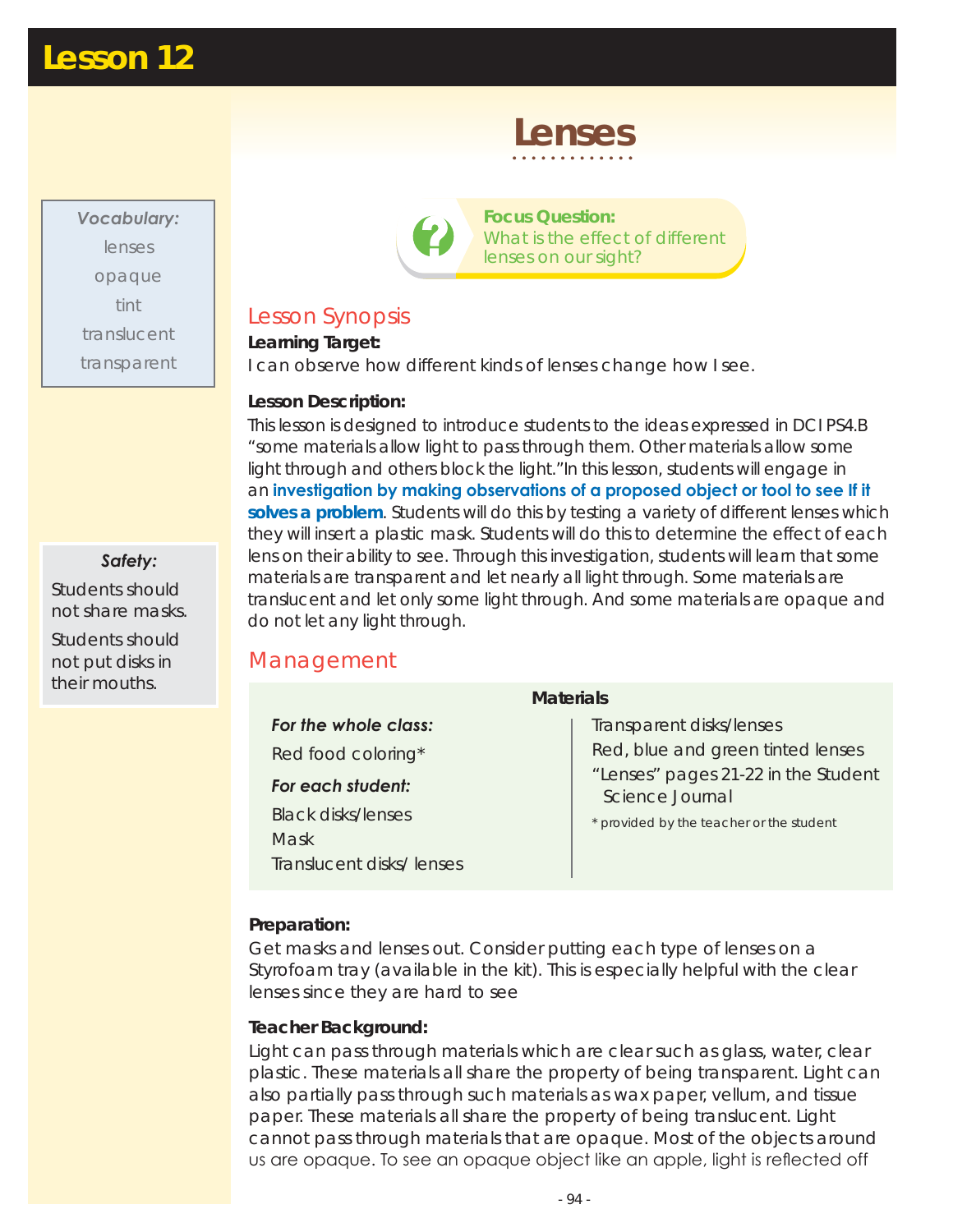the apple. With most opaque objects not all the light received is reflected; some of the light is absorbed by the object. The light around us, sometimes referred to as white light, is made up of red, orange, yellow, green, blue, and violet light. Opaque objects only reflect back the light that is their coloring. So when we look at a red apple, the apple reflects back red light and absorbs all the other bands of color. This discussion of how we see in color is not for first araders. Similarly, the tinted lenses which students will use in this lesson, have a dye in them that absorbs certain colors. If you look through the red lens at white paper you will a red or pink color. Although the white paper has reflected all of the colors of the spectrum, the red lens absorbs all colors except the red, which is transmitted to your eye.

### *Standards*

#### **Performance Expectations:**

**1-PS4-2** – Make observations (firsthand or from media) to construct an evidencebased account that objects can been seen only when illuminated. **1-PS4-3** – Plan and conduct an investigation to determine the effect of placing objects made with different materials in a path of a beam of light.

#### **Science and Engineering Practices**

#### **Planning and carrying out an**

#### **investigation.**

• Make observations (first hand or from media) and/ or measurement of a proposed object or tool or solution to determine if it solves a problem.

#### **Engage in Argument from Evidence**

• Make a claim about the effectiveness of an object, tool, or solution that is supported by relevant evidence.

## **Disciplinary Core Ideas**

#### **PS4.B**

- Objects can only be seen if light is available to illuminate them or if they give off their own light.
- Some materials allow light to pass through them. Other materials allow only some light through and others block the light and create a dark shadow on any surface beyond them where the light cannot reach.(Boundary: the idea that light travels from place to place is developed through experiences with light sources, mirrors, and shadows, but no attempt is made to discuss the speed of light.

#### **Crosscutting Concepts**

#### **Cause and effect**

• Simple tests can be designed to gather evidence to support or refute student ideas about causes.

### **ELA/Math/Social Studies Connections:**

#### **ELA:** 1SL1, 1W4

**Vocabulary:**

**lens** - a round piece of material that you look through. Lenses more than one lens

**opaque** - blocks light. Not able to be seen through

**tint** - lightly colored

translucent - allowing light to pass through; objects appear blurry. transparent - allowing light to pass through; objects can be clearly seen.

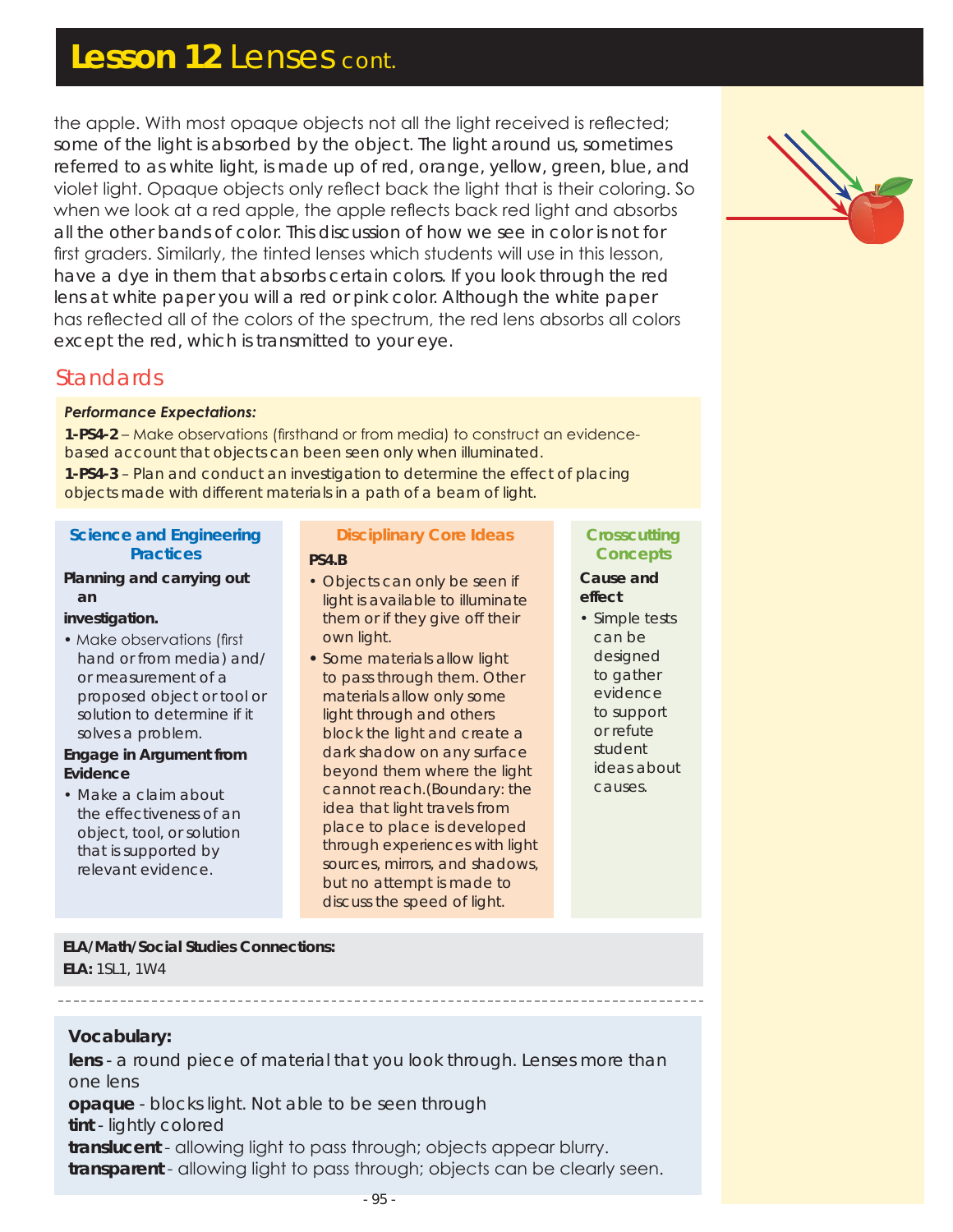#### **Misconceptions:**

Be aware that some students believe If they can't see then they cannot be seen.

### *Procedure*

#### **Phenomenon:**

Pass out the masks. Then pass out the black disks to the student. Show students how to put the black disks in the mask. Once students have put the disks in their masks, tell students that they are going to put on their masks. Ask students to put on their masks. Hold up an object from the classroom – a book, a backpack, a lunch box. Ask students what you holding? If someone, by chance (or by cheating) identifies the object, hold up something else and see if they can identify this. Have students take off their masks.

#### **Sample Questions:**

- (Assuming no one saw the object) Why couldn't you see what I was holding? (because of the black lenses)
- What did we learn in lesson 9 about light and sight? (We need light to see.)
- What did we learn in the last lesson about seeing? (to see, the light has to enter our eyes)
- Where is the light source (lesson 10) in this room? (the window and/or the overhead lights)
- What did the black lenses do? (blocked the light from getting to our eyes. Without light we cannot see.)
- 1. Ask students to open up their Science Journal. Ask students if they think they can read what's on the page once they have put the masks back on. Have them put the masks back on and look at the page to check their prediction.
- 2. Ask students to remove the black disks from their masks. Have student helpers pick up the black disks while you pass out the clear disks. Ask students to put the clear disks into their masks.
- 3. Ask students to predict if they will be able to see the page 21 in their book using this type of lens. Ask students to explain their predictions.
- 4. Have students put on their masks, and look at the printed words in their book? Are they able to clearly see the page? Are they able to see the words ?Ask students to hold their hands in front of their face. Are they able to see their hands?
	- a. Why are they able to clearly see these things? Is the light able to pass through the **lens**? (yes) Is the light able to reach their eyes? (yes)



#### *Planning and Carrying* out Investigations:

*Make observations (firsthand or from media) and/or measurement of a proposed object or tool or solution to determine if it solves a problem.*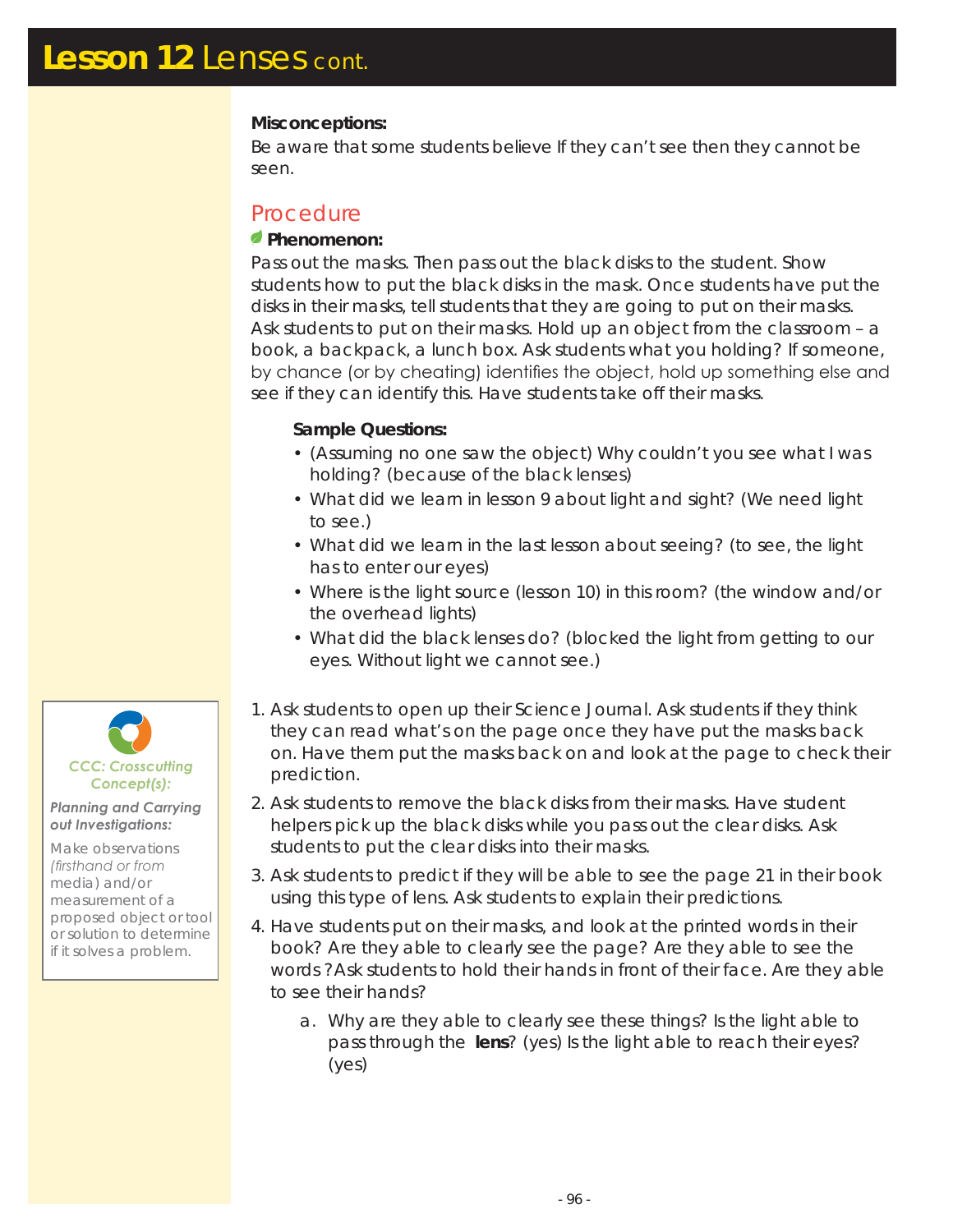- 5. Ask students to remove the clear disks/lenses from their masks. Have student helpers pick up the clear disks while you pass out the translucent disks. Ask students to put the translucent disks/lenses into their masks. Ask students if they think that they will be able to read their book or see their hands using this type of lens? Have students explain their answers.
- 6. Have students put on the masks with the translucent lenses. Can they read their book? Can they see a hand held in front of their face? Does it help to move their hands or the book closer to their eyes or further from their eyes?
	- Ask students to describe what they can see with the cloudy set of lenses.
	- Does light seem to be getting through the lenses? (Yes)
	- Are they able to see clearly? (No)
- 7. Have students record their findings on the Lenses page in their Science Journals.
- 8. Introduce the following words. Have students say these words out loud. Point out the **cause and effect relationship** between the type of material, the amount of light that the material lets through and the ability to see.
	- **Opaque** the black lens was opaque. Opaque materials don't let any light through and we cannot see through them. Many things are opaque such as books, rulers, doors etc.
	- **Transparent** the clear lens was transparent. Transparent materials let almost all the light through and we can easily see through transparent materials. Most windows are transparent.
	- **Translucent** the cloudy lens was translucent. Translucent materials let some light through and we can see a little bit through them. Some

types of window shades are translucent. They let some light through but not all light.

9. Have students look at their findings recorded on the first page of Lenses in their Science Journals. These findings are their evidence. Students should refer to their findings when they make a **claim** about which set of lenses could be used for making a pair of reading glasses. They do this on page 22 of Science Journal.





21



**Cause and Effect:** 

*Simple tests can be designed to gather evidence to support or refute student ideas about a claim.*



*Make a claim about the effectiveness of an object, tool, or solution that is supported by relevant evidence.*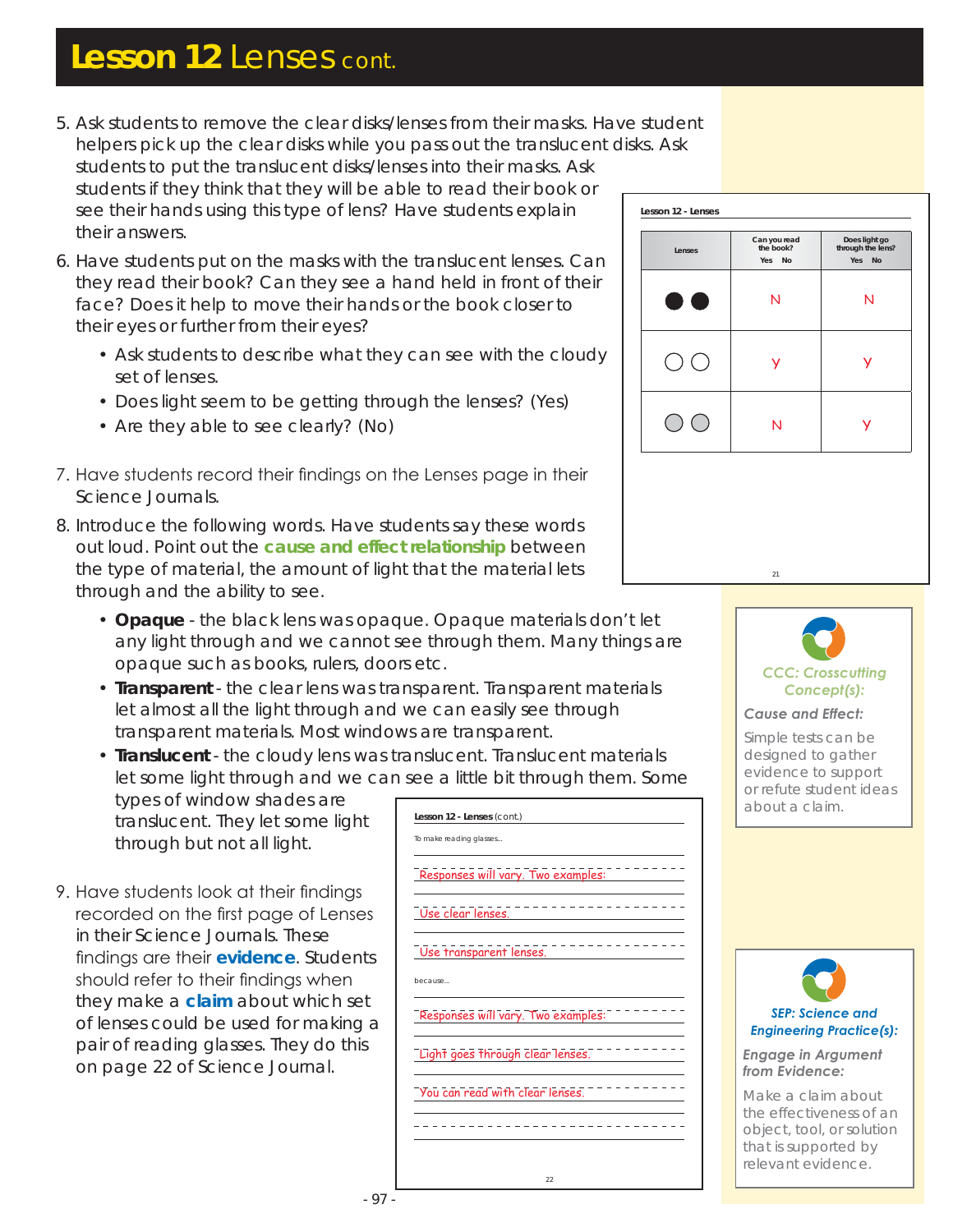

**Cause and Effect:** *Events have causes that generate observable patterns.* 10. Have student helpers pick up the translucent lenses. Pass out the tinted lenses. Blue, red and green lenses are available for students to use. Allow time for students to "play" with these different types of lenses. Below are some suggested activities that students can do and the questions related to those activities.

Sample Questions:

- Are the **tinted** lenses letting all the light through? (No, only a certain color of light is coming through.)
- What color is white paper when students are wearing the lenses? (The paper becomes tinted with the color of lens.)
- What color does water, colored with red food coloring, look like when viewed wearing the blue lenses?(The water may look purple.)
- What color does water, colored with red coloring, look like when viewed wearing the green lenses. (The water probably looks very dark.)
- What happens when two red lenses are put in one side and two green lenses are put in the other side. (Flat objects look 3-D or seem to vibrate.)
- What color lens would students use on a very bright sunny day?(Accept any reasonable answer.)
- 11. Have students think about the conversation at the end of lesson 10 about sources of light. There we mentioned the difficulty seeing a flashlight outside during the day because the light from the sun is so bright. It outshines the light from the flashlight. When we want to communicate using light during the day, what do we do? We use different colors of light. The stoplight uses green, yellow and red. Brake lights use red. Construction signs, that tell cars to move over, use yellow.

### *Closing the Lesson*

Pass out a treasure box to groups of 3 to 4 students. Have students take out the magnifying glass. Have students take turns laying the magnifying glass on a piece of worksheet or a printed page in the book. Have the students slowly lift up the magnifying glass while looking through it. They should notice that the print gets steadily larger until at a certain point it will then get blurry. Explain to students that reading glasses have lens in them that are like the magnifying glass, they make things larger for people who have a hard time seeing small print.

Have a student in each group take responsibility for seeing that the magnifying glass is returned to the box.

Go back to the Phenomenon that started the lesson, wearing the mask with black lenses. Ask students if there ever is a time when someone would want to wear a mask with opaque lenses? A student may point out that a parent or grandparent wears a black mask to help them sleep at night. People often wear such masks when they are traveling on a train or plane and trying to sleep.